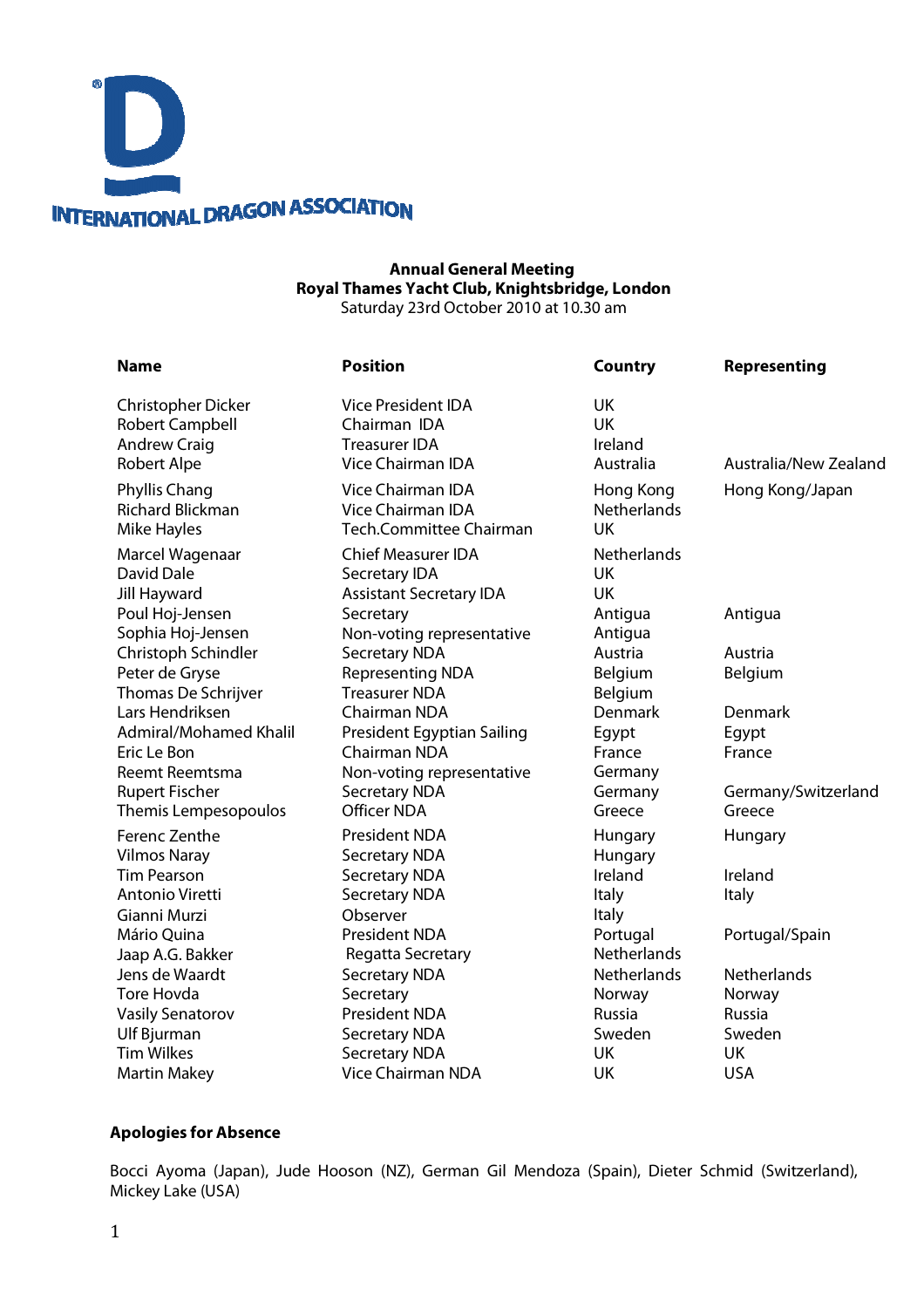

## **2. Declaration of Proxies**

Australia for New Zealand, Germany for Switzerland, Hong Kong for Japan, Portugal for Spain, UK for USA

### **3. The 2009 Minutes**

The 2009 Annual General Meeting Minutes previously circulated were approved.

### **4. Chairman's Report**

Welcome to the AGM. Delegates of the National Associations, Fellow Officers, Dragon Sailors and Guests, 2010 have been another busy and successful year for the Dragon Class. Entries at our Championship and Grade 1 events have remained very good. The financial results of your Association have recovered well. Sponsorship of our major events remains a challenge to organisers but I am pleased to report that satisfactory support has always been achieved in 2010. I am also pleased to report that South Korea has formed a new NDA and joined the IDA – they have no boats at present but expect to start building a fleet in the next 12 months or so. I am also pleased to welcome a representative from Egypt, the first time for some years. I will try to deal with the overall activities of the IDA and how we look on the past year.

# **Technical**

The Technical Committee, chaired by Mike Hayles, has had another good year.

I am pleased to report that there have not been any major new technical issues in the last 12 months.

Our Chief Measurer, Marcel Wagenaar is visiting all the main builders, Vejle yacht Services is the only one not yet visited. He is becoming well established in his role. I would like to welcome Marcel to his first AGM. Gunter Ahlers has continued to act as an adviser as required, and the technical team has worked successfully together.

Our event measurers have continued to report very favourably on rule conformity in 2010 – long may it continue.

### **IDA Championships and Grade 1 Regattas**

Our Grade 1 events have all been held, with good entries at Cascais, Douarnenez and Kiel. Unfortunately, the entries at Princess Sophia were down again this year with only 15 boats and as a result the Officers are recommending that this should no longer be classified as a Grade 1 Regatta. This would leave us with no Grade 1 event in the Mediterranean, which would clearly be inappropriate. Cannes Yacht Club have agreed to host a new regatta, starting next February, and your Officers are recommending that this be given Grade 1 status, in view of the large numbers of Dragons participating in the winter circuit at Cannes.

Championship Events: The Gold Cup was in Marstrand and won by Anatoly Loginov. The Borge Borresen Memorial Trophy was won by Dr Helmut Schmidt and the Nations Cup was won by Russia. A Corinthian Trophy was competed for the first time at a Dragon Championship Event and was won by Patrick Gifford. I am confident that Corinthian Trophies within our major events will be a significant feature in future. I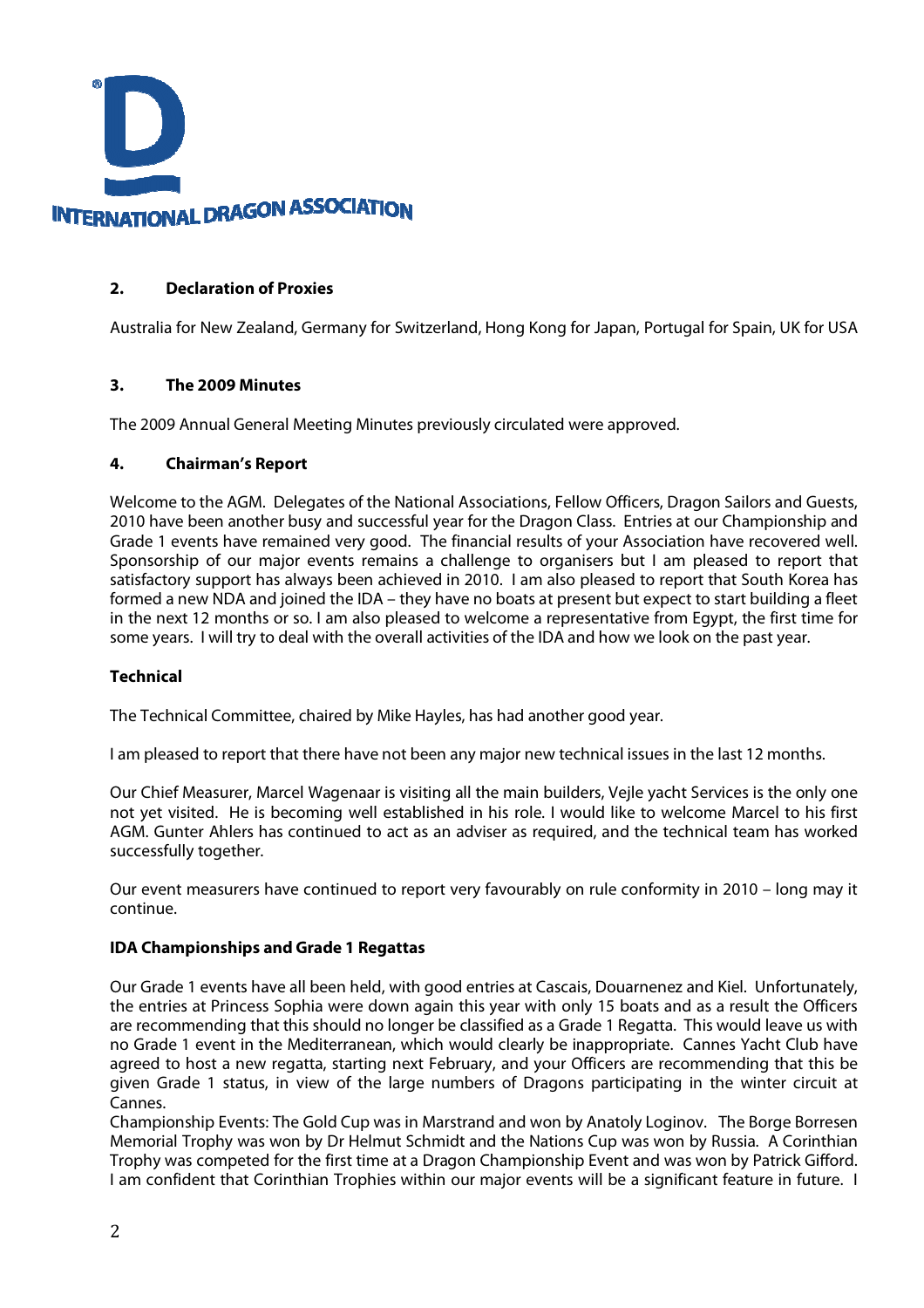

would like to thank the KSSS for so kindly donating the trophy in recognition of the GKSS 150<sup>th</sup> anniversary. The Europeans were held in Lake Balaton, Hungary, and won by Marcus Wieser. This is the first time a Championship event has been hosted in Hungary and I believe all competitors were seriously impressed by the large expanse of open water and by the facilities – it was a very well run event.

You will recall that your Officers agreed to develop detailed recommendations to improve the qualification criteria for World and European Championships. These are being put to today's meeting. We believe these, if accepted, will clarify the entry procedures and avoid the difficulties of over subscription that were experienced in St Tropez in 2009.

### **International Ranking List**

The International Ranking List has moved forward most successfully in 2010. Competitors appear, at last, to be registering with ISAF ID Numbers, making it possible for us to identify each competitor accurately. The work being done by Robert Alpe is prodigious – thanks Robert. Robert is also keen to expand the Ranking List System down to National Level and I hope many NDA's will introduce this in their own countries in the next year or so.

### **Dragon Class Identity**

The Graphic Identities used by the Class have for many years been unsatisfactory, as National Associations were encouraged to develop their own logos. This resulted in inconsistency of presentation around the World for the Dragon Class. Your Officers were mandated last year to investigate this and propose a way forward. This has been a major task and, as you would expect, has been difficult. It has involved many people over the last year but I would like to thank particularly Robert Alpe who is a professional in this field and who has given his time and expertise to this project on a completely no cost basis. It was relatively easy to agree the objectives and I hope everyone here today will subscribe to them. The Graphic Solution is inevitably somewhat subjective. Our recommendation is built upon our prestigious history and I do hope that we can approve it today. The most important thing is to agree on one single graphic solution and to carry it consistently around the world, something we are just not doing at present. The consistency will, over time, make a major contribution to building awareness of our Class and what we offer.

### **The Gold Cup Owners' meeting**

We had a very constructive meeting in Marstrand, with debate centering on race management. No issues of consequence were raised about the technical specifications of the Dragon. Action has already been agreed on introducing VHF, a technical rule recommendation for today's meeting.

We are also toughening up the standard sailing instructions to keep coach boats to leeward of the course throughout races.

The issue of appointing a professional race officer to the class was also discussed. Your Officers are reviewing this but, at present, do not feel the case has been fully made. We believe the issue of costs is important, as is the potential benefits of a PRO with local knowledge. This subject remains under consideration.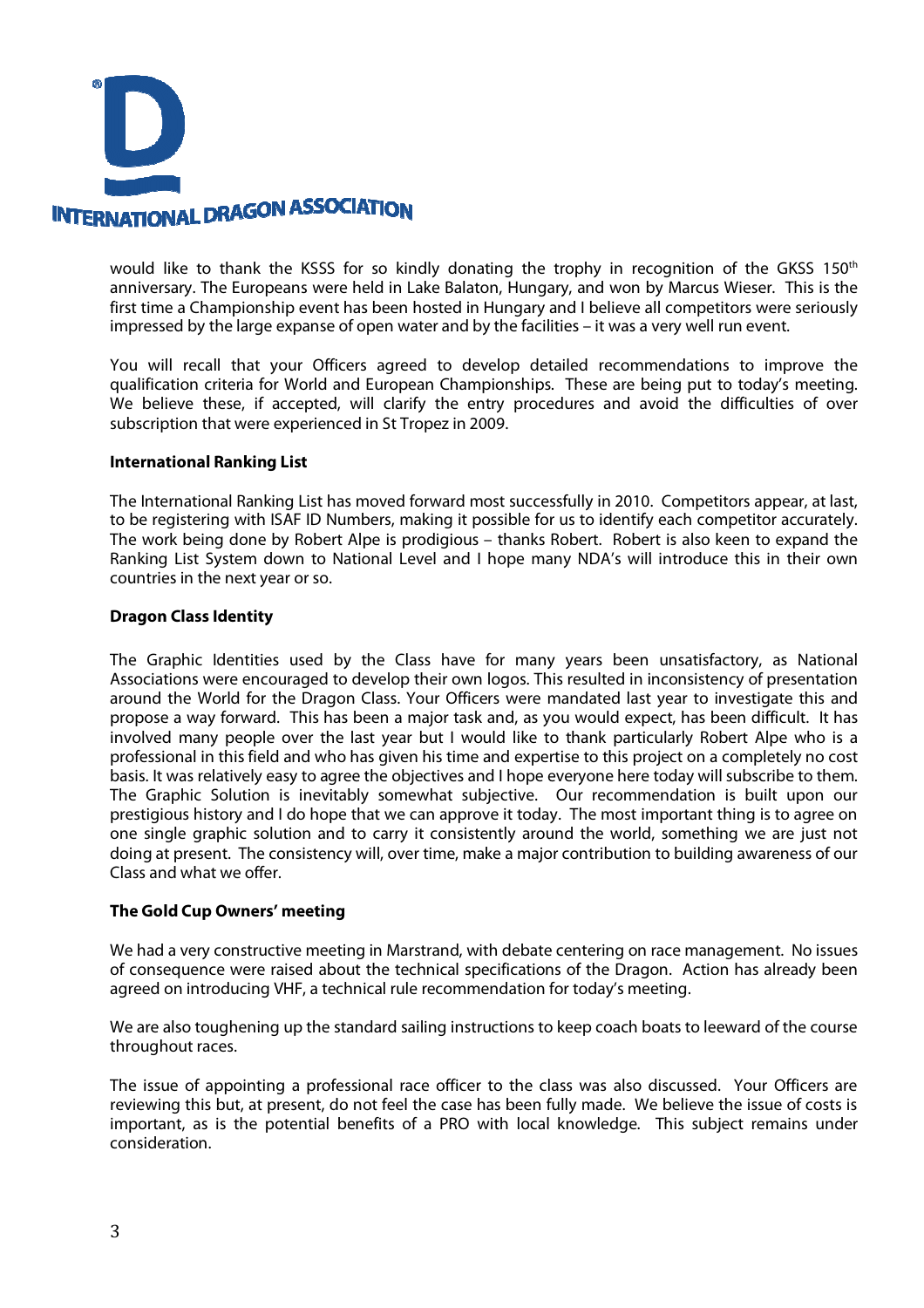

### **Personnel**

Mike Hayles has decided to retire as Chairman of the Technical Committee. His tenure has been highly successful, overseeing, among many Class issues, the new increased buoyancy rules. The qualifications for Chairman are onerous. One needs to have an engineer's type of mind, be a consummate politician and sail at a high level to know exactly how those sailors on the cutting edge are trying to gain a competitive advantage. I appeal to you all to help find a suitably qualified and willing person. Mike has very generously agreed to continue to serve until a replacement is in place. This should be his last AGM as Chairman of the Technical Committee. On behalf of the whole Class, I would like to take this opportunity to thank Mike for his absolutely outstanding contribution to the class over the last 5 years. Thanks, Mike.

Robert Alpe retires as Vice Chairman, but has generously agreed to continue with the International Ranking List. He will also continue to act for the IDA for the next 3 months in overseeing the success of our Jan 2011 World Championships in Melbourne. Your Officers are recommending that Reemt Reemstma should be appointed as a Vice Chairman at today's meeting. Phyllis Chang has served 2 years as Vice chairman and I am pleased that she has agreed to stand for a further 2 years

This is also my opportunity to thank our Secretary, David Dale. David's enthusiasm and commitment to the job are absolutely outstanding. He and the Officers are also very well supported by Jill Hayward and I thank her for her continuing work for the Class.

### **2011**

2011 will have a great start for the Dragons, with our Worlds in Melbourne. We already have over 73 entries, a fantastic achievement and over 30% more than our previous largest Championship Event in the Southern Hemisphere. I feel confident that the year will be very full and successful. Our 2 other Championship Events this year are the Europeans in Germany and the Gold Cup in Belgium.

I would also comment that the 2011 Yearbook will be issued in late January – this is a little later than usual as we have decided to hold it back to enable a full report on the World Championships to be included – I thought I should mention this to avoid any possible criticisms of inefficiency by the IDA secretariat!

We have much business to conduct today, so let's get down to it.

### **5. Treasurer's Report**

### **Overview:**

The year ended 31 August 2010 saw a gradual improvement in global economic conditions following the crisis in financial markets in 2008 and 2009. As I reported this time last year there were encouraging signs that the major economies were emerging from recession, and although this has been the case the recovery is generally slower than hoped for due to the reduction in government sponsored support and stimuli. In addition most countries are facing austerity measures as governments look to balance their books following the fall off of revenue post recession.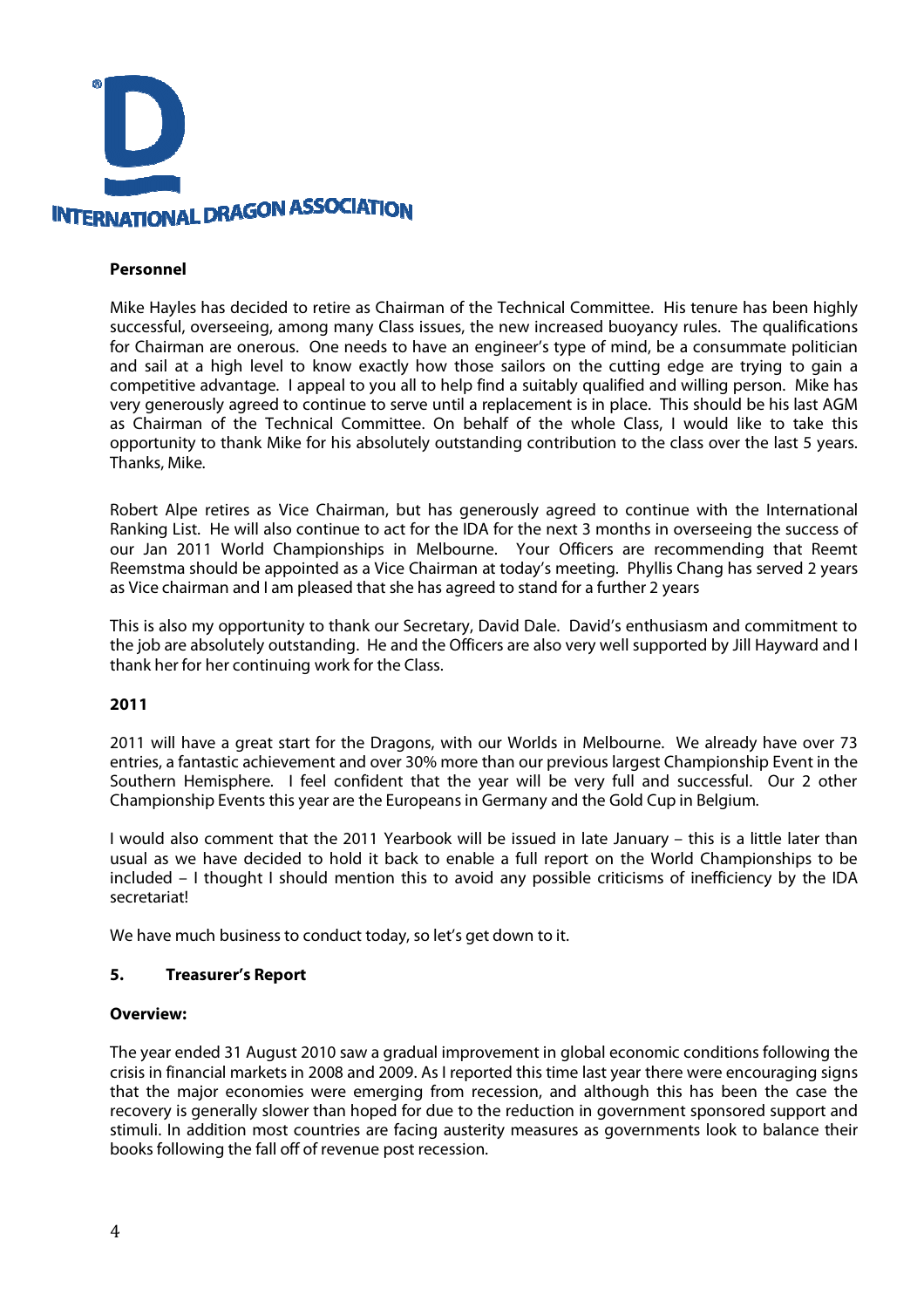

As set out in last years report the financial position of the IDA had deteriorated by over £8,000 however I also noted that I considered 2009 to be an abnormal year in relation to sail label income and that I expected volumes to recover in 2010. I am happy to report that volumes are now more in line with the long term average and the financial position of the IDA is much more satisfactory.

The 2010 receipts and payments account shows an increase in our reserves of £2,649 reversing the significant deficit of £8,318 in 2009. As a result our closing cash balance amounts to £53,082 which continues to be a strong financial position.

The Association continues to benefit from subsidies from the officers in terms of travel costs and administrative support.

The strength of the Class and good turnout at major regattas continues.

#### **Receipts:**

Subscription income was in line with budget and marginally down on last year. The Assistant Secretary continues her drive to get all countries paying on a timely basis.

Building fees were down by almost £2,000 compared to last year reflecting the fact that one builder purchased plaques in advance in 2009 and bought none in 2010, however the 2010 receipts were in line with budget.

In last years Treasurers report I noted that sail label income collapsed mainly due to a major build up of stock of labels at lofts in 2007 and 2008 and in common with most corporations there had been destocking during the 2009. Sail label volumes have returned to be close to the long term average and receipts increased by £14,250 during the year and were £2,125 better than budget.

Mast label income increased by almost £1,000 and was £800 better than budget.

Yearbook and website advertising improved on the previous year and was better than budget by £2,500. This result is very satisfactory as most advertising budgets have been cut in recent years and it reflects the quality of the yearbook and the consistent efforts by the assistant secretary to gain advertising copy for the yearbook.

Other income includes income from the sale of plans, rules and templates.

### **Payments:**

Expenditure was approximately £2,000 greater than budget and the prior year. The budget was very tight in the light of the collapse in the prior year income and the additional spend was more than covered by increased receipts during the year of almost £5,500.

Last year an investment was made in the yearbook and the quality of the content and production were significantly improved and, as agreed at the AGM last year, this investment was continued. As already noted this investment has been rewarded with a highly professional and visually strong yearbook, with improved content which has made it more attractive to advertisers.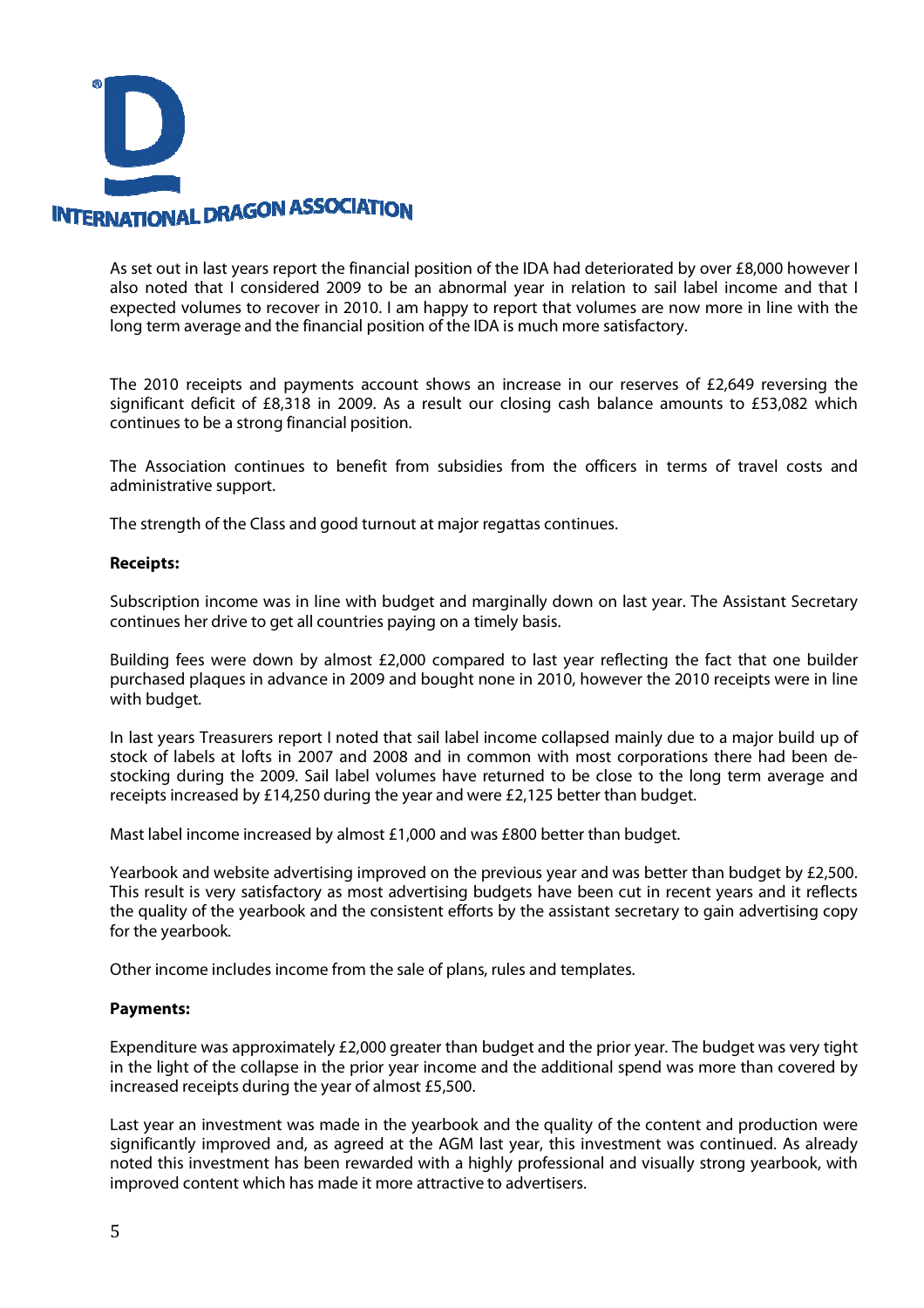

Technical committee / measurement expenses were contained as there were no major technical issues arising during the year and measurer's expenses were covered by the events which required an official measurer.

We continued to invest in the website and spent £1,000 more than was budgeted however the site is being continuously developed for the benefit of members and it is keeping fleets current with what is going on across the various countries on a real time basis. This can be seen by National Associations getting their event reports up on the web. The website is now highly relevant with good content and a dynamic feel and the investment has been well received by the class.

Secretary and officers travel were in line with budget and last year. We continue to work with regatta organising authorities to recover any travel costs associated with officers input to overseeing the planning of major events.

Cost control continues to be good and the affairs of the Association continue to be solidly and professionally managed by the Secretary/ Manager David Dale with strong support from Jill Hayward.

### **Conclusion**

We continue to maintain a reserve of approximately £50,000. It is vital that we preserve a balance of this order to deal with temporary fluctuations in income and to cover any unexpected issues which might threaten the strength of the class. This prudent approach to the management of the IDA's financial affairs has allowed us to maintain the level of quality with no curtailment of service to members despite the reduction in our income in 2009. We continued to invest in our key communication resources – the website and the yearbook.

Our commitments continue to increase in line with the demands of our members for a higher level of service however the affairs of the Association are well managed and we have a sound base for moving forward but will need to continue to ensure that our income keeps broad pace with the expenses going forward. As I noted in my report last year the budget for 2010 was prepared on a cautious basis with a key assumption being the recovery of income from sail labels. I also proposed that no radical alteration be made to the cost base in 2010 and this continues to be the case however this is a matter that will be kept under careful review by the Treasurer and Officers. We will continue to invest in the promotion of the class and have set aside an amount in the budget for promotion activity during 2010/2011. This activity will be financed from our reserves as it is considered to be in the long term interests of the class and is not considered to be a recurring cost.

The strength of our Class and it's standing on the International stage, continued to be maintained. Notwithstanding the economic slowdown our major events attract very large high quality fleets. The challenge for the National Organisations is to encourage growth at country level as the International and travelling fleet is well catered for by a Rota of events at a range of interesting venues.

### **6. Technical Committee Chairman's Report**

I am pleased to say that technical issues in 2010 have been relatively few in number. The Technical Committee welcomed back onto the committee Yves Leglise after a few years absence. Marc van Bemmel resigned during the year and I take this opportunity to thank him for his work and support over the years.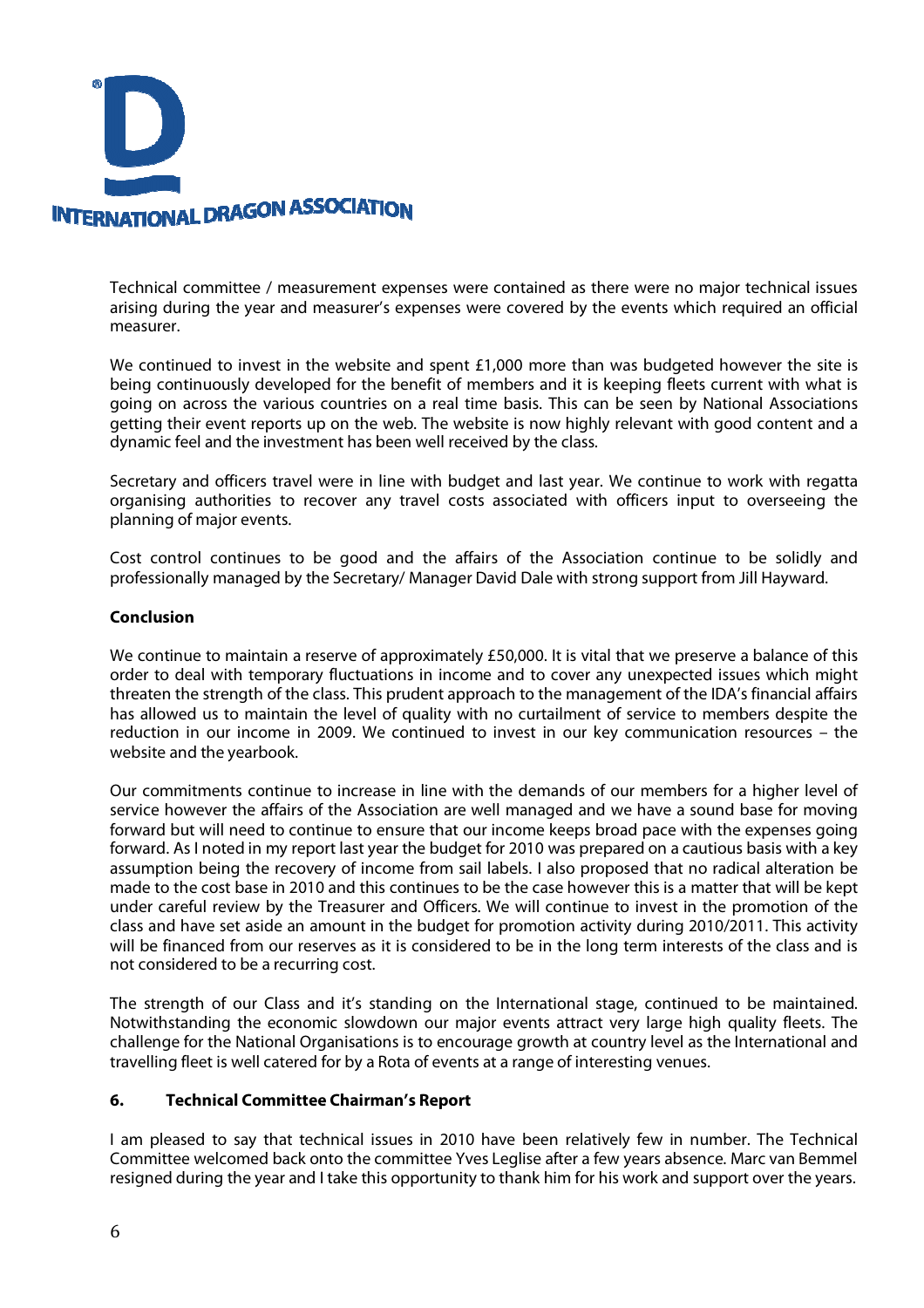

Lars Hendriksen has indicated that he wishes to retire from the Committee but I have been reluctant to accept his resignation since it is important that some members of the Committee are regular top flight Dragon sailors. So we are fundamentally searching for two new members of the Committee.

During the year we introduced on the website an item under Rules and Regulations called "Technical Committee Rulings" in order that the decisions by the Technical Committee are available for all Dragon sailors to see in a timely manner. In due course some of these rulings will be incorporated in the Class Rules. The bulk of this year's rule changes are simply tidying up the Class Rules. However there are a couple which will require some debate. At the end of the presentation there is also a Technical Committee Ruling.

### **7. Class Rule Changes**

The following Rule Change proposals previously circulated, achieved the necessary 2/3rds voting majority and were forwarded to ISAF for approval:

1.24 Advertising 7.40 delete

2.192 Bulkheads 11.11 Equipment (VHF) 2.193 New Rule on Drainage 7.50 Rigging 2.506 New Rule on Mast Step 3.41 Floorboards

 9.0, 9.14, 9.16, 9.22 Sails 1.32 Measurement Certificate 10.0, 10.10, 10.11, 10.32 Wt of Yacht

ISAF decisions on these proposals will be advised on the Dragon Class Website as soon as they are known.

Rule 11.10 Equipment: The Antigua Dragon Association had proposed a change to permit a floating anchor rope on the grounds that it did not absorb water, and remained in good condition when stowed under floorboards. It was also said to be easier to pick up if used as a tow line. Counter arguments included propensity to be caught in propellers when floating, and the natural floatation detracted from the effectiveness of the anchor. It was decided to withdraw the proposal and for further investigation by the Technical Committee leading to a recommendation next year.

Rule 11.11: A new rule to permit the use of VHF was amended to allow the PRO and his race team to communicate by private channel, or other means of private communication. The details of any communication planned shall be incorporated in the NOR. The Rule was approved as amended and forwarded to ISAF.

Rule 13.30: A proposal to amend this rule by specifying the timing of weighing at Registration was withdrawn following general discussion and that the current rule was sufficiently effective

Rule 9.14: Following approval to introduce the new Corporate Branding, and specifically the new Insignia on the mainsail – a D above a wave bar and the new letter and number style, the Rule was amended to incorporate the new design.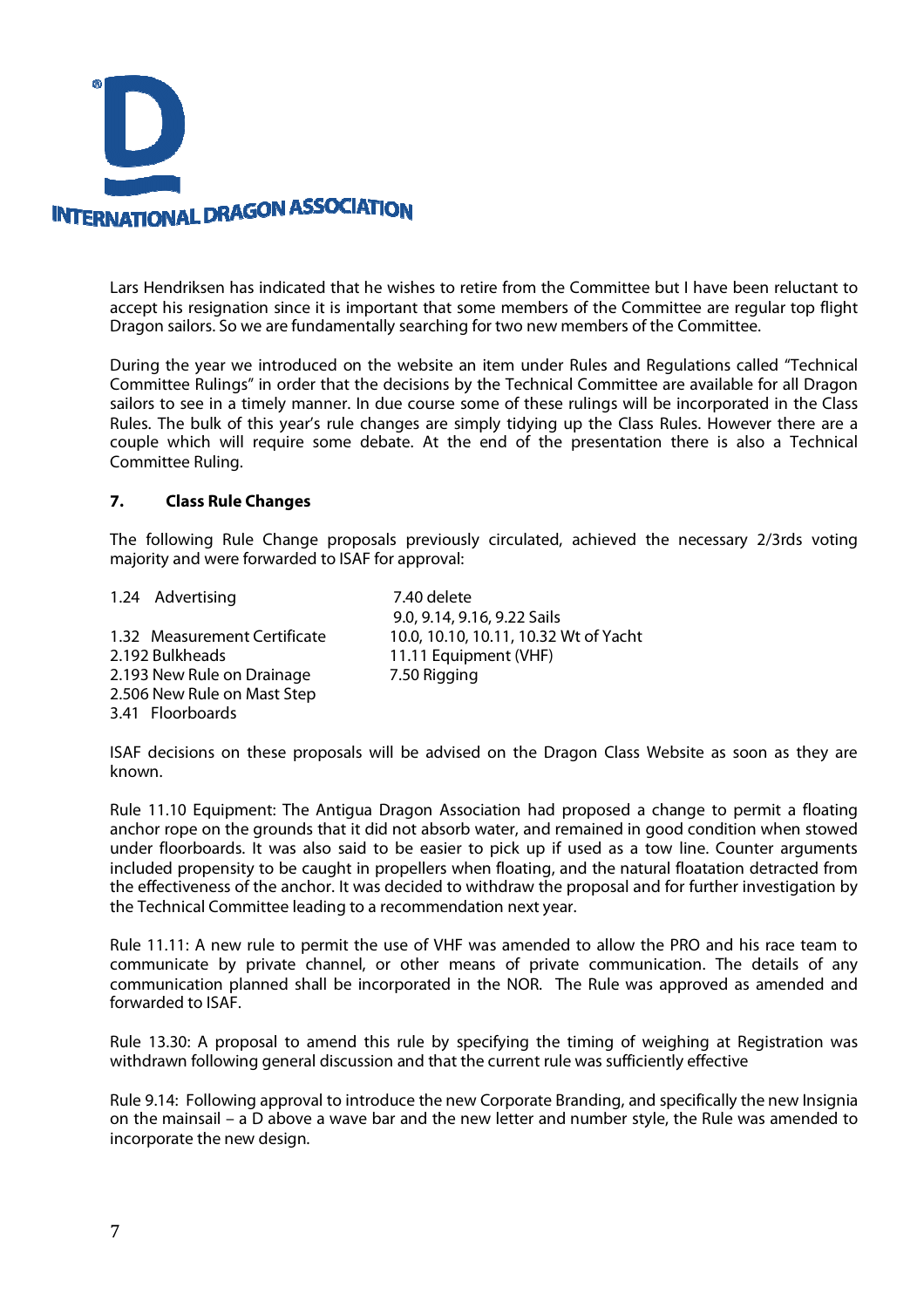

2 further proposals were made by Antigua

- a) that the length of the first beat should be defined in the Sailing Instructions. It was agreed that the Regatta Regulation should be amended for Championship Events with guidance that ideally the first beat should not be less than 30 minutes duration.
- b) that an owner should be permitted only one boat in a race. This was rejected. In general discussion the issue of alleged 'team racing' by owners of two or more boats was discussed. It was agreed that this was very difficult to see by an on water jury member and if seen, to prove later in the Jury room. The Chairman said that he felt that any competitor who felt he had become the victim of team racing and simple recourse through the current Rules, specifically RRS 2.

### **8. Items for Discussion**

### **a) Corporate Identity**

The Proposed Corporate Identity was widely discussed. There was general agreement that it achieved to the objective of providing a new, fresh, Corporate Logo suitable for all National Associations to use and providing a new insignia, and letters to be used on the mainsail and spinnaker. The intention is that it should be used consistently throughout the Dragon world on items connected to the Class to achieve immediate recognition and class identity.

At the eventual vote to adopt the proposed Logo, there were 3 votes against, 3 abstentions and 23 in favour.

Instructions for introducing the first elements of the Logo would be sent to National Associations immediately and it is intended that the new identity will be universally in use within 3 years.

The meeting thanked Robert Alpe and Rob Campbell for the commitment given to carry this project through to fruition.

### **b) New Rules for Worlds and Europeans**

The proposals for selection of entrants to the Worlds and Europeans were approved. These will be included in the Regatta Regulations, to be renamed the Dragon Class Regulations for the 2011 season in recognition that they now include information on the International Ranking List and will include instructions for the introduction and use of the Corporate Identity.

The quality of Race Officers at Championship events was also raised. The IDA Officers tried hard to ensure that those appointed had sufficient experience of the Class and the local conditions to ensure top class race management, and reserved the right to have an IDA representative on the Committee Boat to give advice if necessary. However it was also suggested that an experienced and successful Dragon sailor competing in the event be appointed as a 'sailors representative' to 'advise' the PRO of any immediate issues on the water. This suggestion was not unanimously agreed, and remained on the Agenda for further consideration.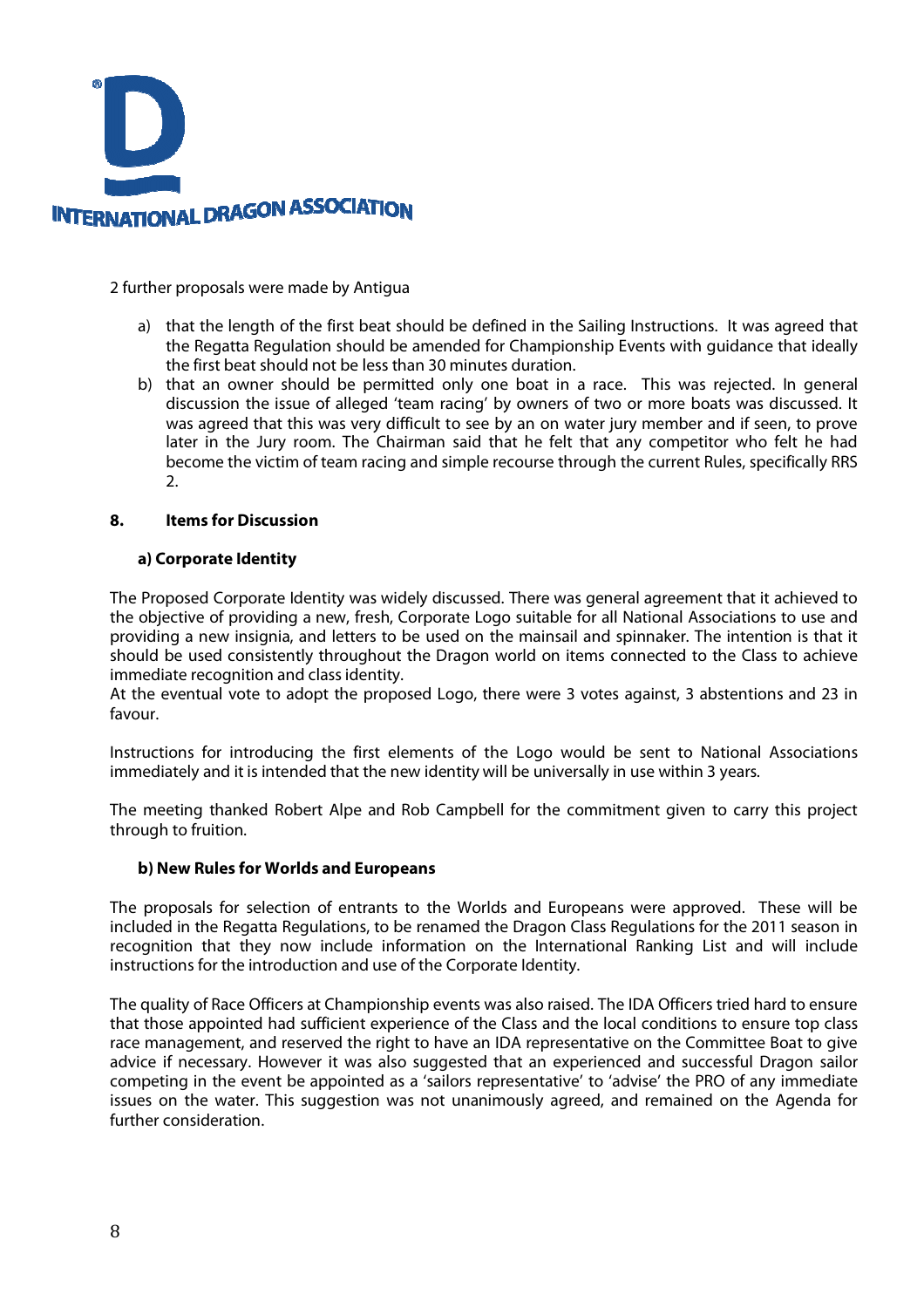

### **c) Venues for Major Events and update of the Championship Rota**

| 2011 |      | Europeans                       | Boltenhagen was confirmed as the venue for this event with a<br>maximum number of 75 entries.<br>Ostend, preparations well in hand, maximum entries 100 |                                                             |                               |
|------|------|---------------------------------|---------------------------------------------------------------------------------------------------------------------------------------------------------|-------------------------------------------------------------|-------------------------------|
|      |      | Gold Cup:                       |                                                                                                                                                         |                                                             |                               |
|      | 2012 | Europeans<br>Gold Cup           | Attersee<br>Kinsale                                                                                                                                     | maximum 65 boats<br>maximum 100 boats                       | confirmed<br>confirmed        |
|      | 2013 | Worlds<br>Europeans<br>Gold Cup | Weymouth<br>Cascais,<br>Douarnenez                                                                                                                      | maximum 110 boats<br>maximum 100 boats<br>maximum 100 boats | awarded<br>awarded<br>awarded |
|      | 2014 | Gold Cup<br>Europeans           | Medemblik/North Sea<br>San Remo                                                                                                                         |                                                             | tentative<br>tentative        |

The revised Rota, including longer term tentative applications, is attached

## **d) Review of Grade 1 events**

It was acknowledged that the Dragon entries at the spring event in Palma had fallen since the Gold Cup was last held there in 2007. Reluctantly therefore it was agreed that the Princess Sofia should lose its current grade 1 status.

It was felt that there should continue to be a Grade 1 event in the Med in the future and the Semaine de Cannes, thee new event planned in Cannes in 2011 in February will, initially be given Grade 1 status (to be reviewed again next year). Planning for the event is well in hand and pre Notice of Race is expected soon.

# **9. Election of Officers**

- Reemt Reemtsma (Germany) was elected as a Vice Chairman for a period of two years to succeed Robert Alpe
- Phyllis Chang was elected to continue as a Vice Chairman for a further and final two years.

### **11. Any other business**

### **International Ranking List and National Ranking List**.

Robert Alpe reported that the IRL is well established with sailors around the World, but he still has great difficulty in getting event organisers to supply results and sailor information (ISAF ID numbers) in a format that will enable direct access to the IRL. He asked that National Secretaries please ensure that those organising Championship events and graded Regattas always send the correct information in the correct format, directly to irl@intdragon.org immediately after an event so that the information can be uploaded directly into the IRL which can then be continually updated.